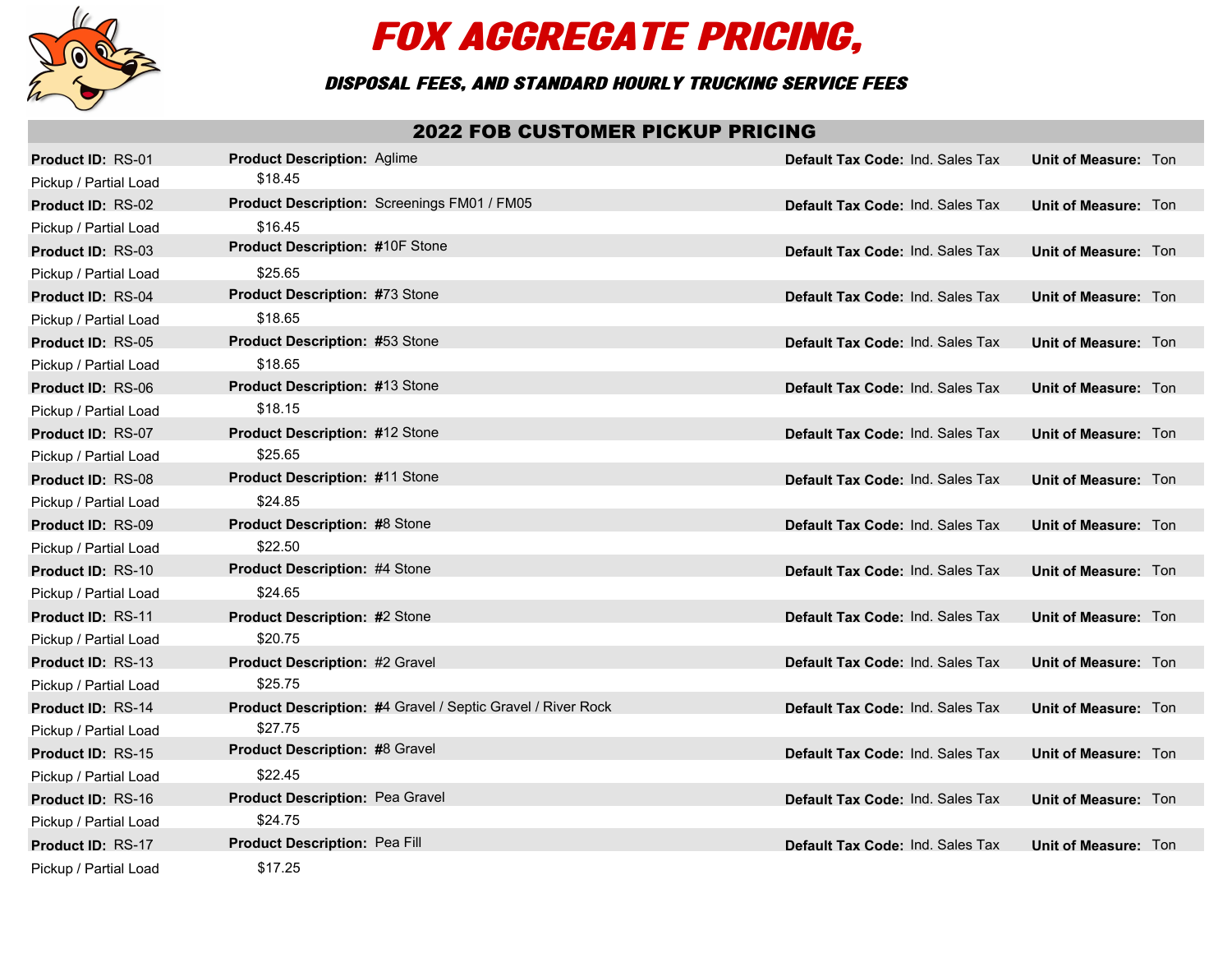| <b>Product ID: RS-18</b> | <b>Product Description: Mason Sand</b>          |                                                              | <b>Default Tax Code: Ind. Sales Tax</b> | <b>Unit of Measure: Ton</b>  |
|--------------------------|-------------------------------------------------|--------------------------------------------------------------|-----------------------------------------|------------------------------|
| Pickup / Partial Load    | \$24.00                                         |                                                              |                                         |                              |
| <b>Product ID: RS-19</b> | Product Description: #23 Sand                   |                                                              | <b>Default Tax Code: Ind. Sales Tax</b> | Unit of Measure: Ton         |
| Pickup / Partial Load    | \$17.25                                         |                                                              |                                         |                              |
| Product ID: RS-20        |                                                 | Product Description: Fill Sand / #4 Sturctural Backfill Sand | <b>Default Tax Code: Ind. Sales Tax</b> | <b>Unit of Measure: Ton</b>  |
| Pickup / Partial Load    | \$12.45                                         |                                                              |                                         |                              |
| <b>Product ID: RS-21</b> | <b>Product Description: #2 Recycled</b>         |                                                              | <b>Default Tax Code: Ind. Sales Tax</b> | <b>Unit of Measure: Ton</b>  |
| Pickup / Partial Load    | \$14.00                                         |                                                              |                                         |                              |
| <b>Product ID: RS-22</b> | Product Description: #53 Recycled               |                                                              | Default Tax Code: Ind. Sales Tax        | Unit of Measure: Ton         |
| Pickup / Partial Load    | \$14.00                                         |                                                              |                                         |                              |
| <b>Product ID: RS-23</b> | <b>Product Description: Asphalt Millings</b>    |                                                              | <b>Default Tax Code: Ind. Sales Tax</b> | <b>Unit of Measure: Ton</b>  |
| Pickup / Partial Load    | \$14.00                                         |                                                              |                                         |                              |
| <b>Product ID: RS-24</b> | <b>Product Description: Topsoil/Compost Mix</b> |                                                              | <b>Default Tax Code: Ind. Sales Tax</b> | <b>Unit of Measure: Ton</b>  |
| Pickup / Partial Load    | \$25.00                                         |                                                              |                                         |                              |
| <b>Product ID: RS-25</b> | <b>Product Description: Topsoil</b>             |                                                              | <b>Default Tax Code: Ind. Sales Tax</b> | Unit of Measure: Ton         |
| Pickup / Partial Load    | \$18.75                                         |                                                              |                                         |                              |
| <b>Product ID: RS-26</b> | <b>Product Description: Fill Dirt</b>           |                                                              | <b>Default Tax Code: Ind. Sales Tax</b> | <b>Unit of Measure: Ton</b>  |
| Pickup / Partial Load    | \$9.00                                          |                                                              |                                         |                              |
| <b>Product ID: RS-27</b> | <b>Product Description: Compost</b>             |                                                              | <b>Default Tax Code: Ind. Sales Tax</b> | <b>Unit of Measure: Yard</b> |
| Pickup / Partial Load    | \$32.00                                         |                                                              |                                         |                              |
| <b>Product ID: RS-28</b> | <b>Product Description: Resale Wood Chips</b>   |                                                              | Default Tax Code: Ind. Sales Tax        | <b>Unit of Measure: Yard</b> |
| Pickup / Partial Load    | \$10.00                                         |                                                              |                                         |                              |
| <b>Product ID: RS-29</b> |                                                 | Product Description: Natural Hardwood / Bark Mulch           | <b>Default Tax Code: Ind. Sales Tax</b> | <b>Unit of Measure: Yard</b> |
| Pickup / Partial Load    | \$37.50                                         |                                                              |                                         |                              |
| <b>Product ID: RS-30</b> | <b>Product Description: Black Mulch</b>         |                                                              | Default Tax Code: Ind. Sales Tax        | <b>Unit of Measure: Yard</b> |
| Pickup / Partial Load    | \$38.00                                         |                                                              |                                         |                              |
| Product ID: RS-31        | Product Description: Dark Brown Mulch           |                                                              | Default Tax Code: Ind. Sales Tax        | <b>Unit of Measure: Yard</b> |
| Pickup / Partial Load    | \$38.00                                         |                                                              |                                         |                              |
| <b>Product ID: RS-32</b> | <b>Product Description: Red Mulch</b>           |                                                              | <b>Default Tax Code: Ind. Sales Tax</b> | <b>Unit of Measure: Yard</b> |
| Pickup / Partial Load    | \$38.00                                         |                                                              |                                         |                              |
| <b>Product ID: RS-33</b> | <b>Product Description: Gold Mulch</b>          |                                                              | Default Tax Code: Ind. Sales Tax        | <b>Unit of Measure: Yard</b> |
| Pickup / Partial Load    | \$38.00                                         |                                                              |                                         |                              |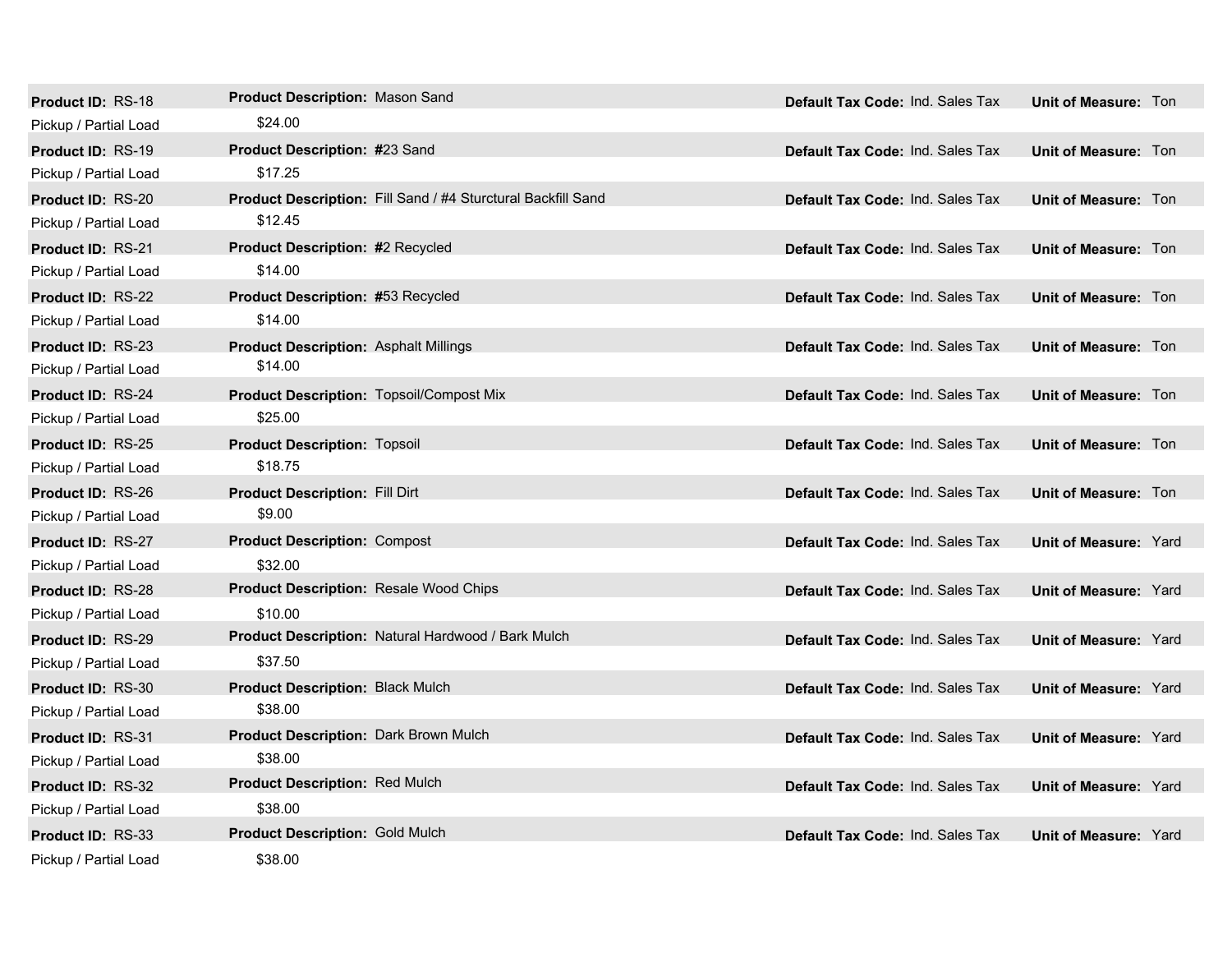| Product ID: RS-34        | Product Description: Cherry Brown Mulch      |                                                            | Default Tax Code: Ind. Sales Tax        | <b>Unit of Measure: Yard</b>  |  |
|--------------------------|----------------------------------------------|------------------------------------------------------------|-----------------------------------------|-------------------------------|--|
| Pickup / Partial Load    | \$38.00                                      |                                                            |                                         |                               |  |
| <b>Product ID: RS-35</b> |                                              | <b>Product Description: DISCOUNT Natural HW Bark Mulch</b> | <b>Default Tax Code: Ind. Sales Tax</b> | Unit of Measure: Yard         |  |
| Pickup / Partial Load    | \$27.25                                      |                                                            |                                         |                               |  |
| Product ID: RS-36        |                                              | <b>Product Description: DISCOUNT Black Mulch</b>           | Default Tax Code: Ind. Sales Tax        | <b>Unit of Measure: Yard</b>  |  |
| Pickup / Partial Load    | \$27.75                                      |                                                            |                                         |                               |  |
| Product ID: RS-37        |                                              | <b>Product Description: DISCOUNT Dark Brown Mulch</b>      | Default Tax Code: Ind. Sales Tax        | <b>Unit of Measure: Yard</b>  |  |
| Pickup / Partial Load    | \$27.75                                      |                                                            |                                         |                               |  |
| <b>Product ID: RS-38</b> |                                              | <b>Product Description: DISCOUNT Red Mulch</b>             | <b>Default Tax Code: Ind. Sales Tax</b> | <b>Unit of Measure: Yard</b>  |  |
| Pickup / Partial Load    | \$27.75                                      |                                                            |                                         |                               |  |
| Product ID: RS-39        |                                              | <b>Product Description: DISCOUNT Gold Mulch</b>            | Default Tax Code: Ind. Sales Tax        | <b>Unit of Measure: Yard</b>  |  |
| Pickup / Partial Load    | \$27.75                                      |                                                            |                                         |                               |  |
| Product ID: RS-40        |                                              | Product Description: DISCOUNT Cherry Brown Mulch           | Default Tax Code: Ind. Sales Tax        | <b>Unit of Measure: Yard</b>  |  |
| Pickup / Partial Load    | \$27.75                                      |                                                            |                                         |                               |  |
| Product ID: RS-41        | <b>Product Description: Boulders/LB</b>      |                                                            | Default Tax Code: Ind. Sales Tax        | <b>Unit of Measure: Pound</b> |  |
| Pickup / Partial Load    | \$0.08                                       |                                                            |                                         |                               |  |
| Product ID: RS-42        | <b>Product Description: Firewood</b>         |                                                            | Default Tax Code: Ind. Sales Tax        | <b>Unit of Measure: Pound</b> |  |
| Pickup / Partial Load    | \$0.07                                       |                                                            |                                         |                               |  |
| Product ID: RS-43        |                                              | Product Description: INDOT No. #4 Structural BF Stone      | Default Tax Code: Ind. Sales Tax        | Unit of Measure: Ton          |  |
| Pickup / Partial Load    | \$16.25                                      |                                                            |                                         |                               |  |
| Product ID: RS-44        |                                              | <b>Product Description: INDOT Revetment Rip Rap</b>        | Default Tax Code: Ind. Sales Tax        | Unit of Measure: Ton          |  |
| Pickup / Partial Load    | \$25.00                                      |                                                            |                                         |                               |  |
| Product ID: RS-45        |                                              | <b>Product Description: Reclaimed Aggregate</b>            | Default Tax Code: Ind. Sales Tax        | Unit of Measure: Ton          |  |
| Pickup / Partial Load    | \$11.50                                      |                                                            |                                         |                               |  |
| <b>Product ID: RS-47</b> | Product Description: Pit Run                 |                                                            | <b>Default Tax Code: Ind. Sales Tax</b> | Unit of Measure: Ton          |  |
| Pickup / Partial Load    | \$9.25                                       |                                                            |                                         |                               |  |
| <b>Product ID: RS-49</b> | <b>Product Description: Reclaimed Gravel</b> |                                                            | Default Tax Code: Ind. Sales Tax        | <b>Unit of Measure: Ton</b>   |  |
| Pickup / Partial Load    | \$12.00                                      |                                                            |                                         |                               |  |
| Product ID: RS-50        | Product Description: INDOT #53 Stone         |                                                            | <b>Default Tax Code: Ind. Sales Tax</b> | <b>Unit of Measure: Ton</b>   |  |
| Pickup / Partial Load    | \$18.65                                      |                                                            |                                         |                               |  |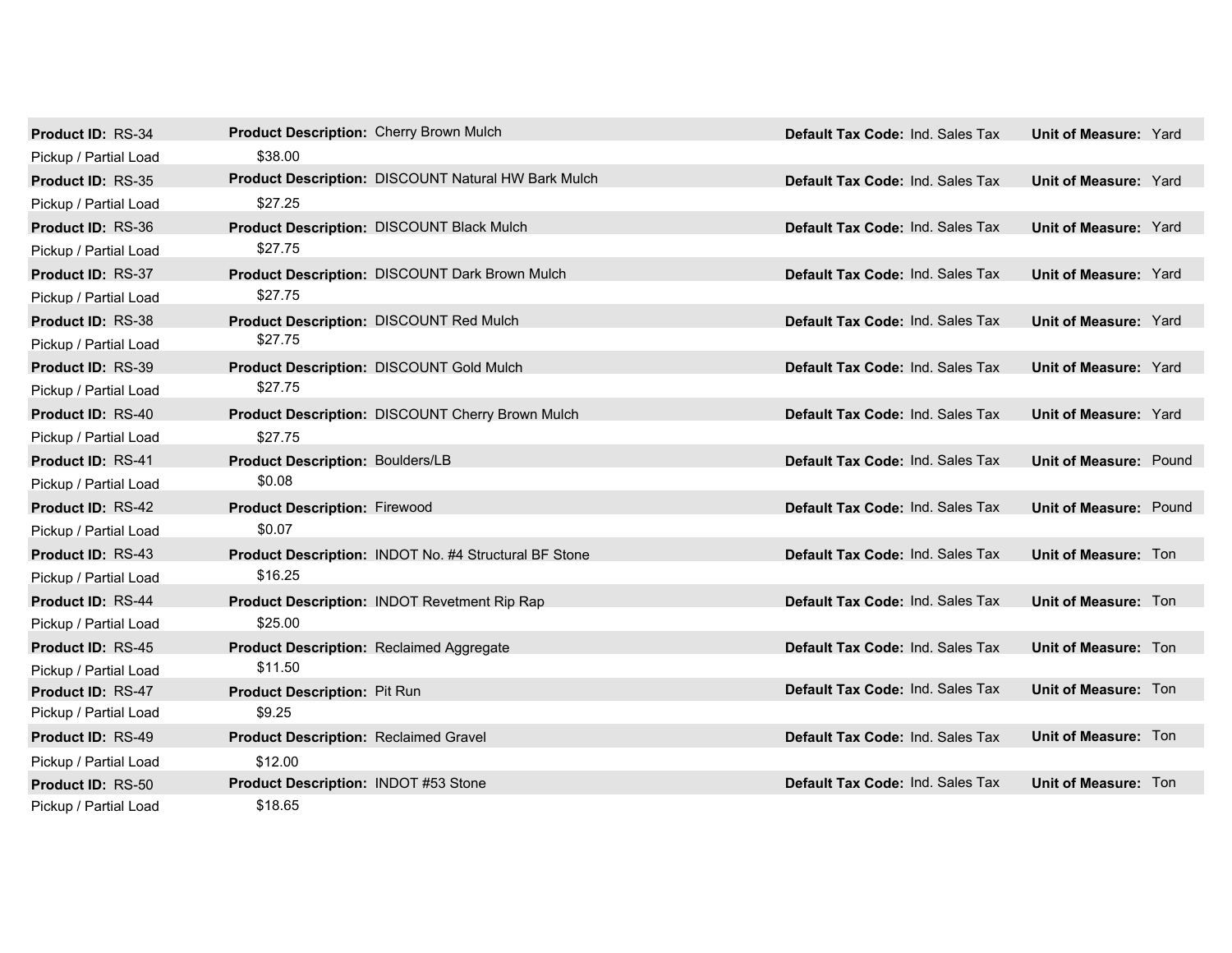| <b>FOX CONVEYING INC</b>                   |                                                         |                                  |                              |  |
|--------------------------------------------|---------------------------------------------------------|----------------------------------|------------------------------|--|
| <b>Product ID: FXC-01</b>                  | <b>Product Description: Conveying HR</b>                | <b>Default Tax Code: Non-Tax</b> | Unit of Measure: Hour        |  |
| <b>Hourly Rates</b>                        | \$137.50                                                |                                  |                              |  |
| <b>Product ID: FXC-02</b>                  | Product Description: Conveying HR OT                    | <b>Default Tax Code: Non-Tax</b> | <b>Unit of Measure: Hour</b> |  |
| <b>Hourly Rates</b>                        | \$155.50                                                |                                  |                              |  |
|                                            | <b>MACADAM TRUCKING LLC</b>                             |                                  |                              |  |
| <b>Product ID: MAC-030</b>                 | Product Description: Macadam Tri/Quad HR                | <b>Default Tax Code: Non-Tax</b> | Unit of Measure: Hour        |  |
| <b>Hourly Rates</b>                        | \$112.00                                                |                                  |                              |  |
| Product ID: MAC-040                        | Product Description: Macadam Tri/Quad HR OT             | <b>Default Tax Code: Non-Tax</b> | Unit of Measure: Hour        |  |
| <b>Hourly Rates</b>                        | \$130.00                                                |                                  |                              |  |
| Product ID: MAC-050                        | Product Description: Macadam Semi HR                    | Default Tax Code: Non-Tax        | Unit of Measure: Hour        |  |
| <b>Hourly Rates</b>                        | \$116.00                                                |                                  |                              |  |
| <b>Product ID: MAC-060</b>                 | Product Description: Macadam Semi HR OT                 | <b>Default Tax Code: Non-Tax</b> | Unit of Measure: Hour        |  |
| <b>Hourly Rates</b>                        | \$134.00                                                |                                  |                              |  |
|                                            | <b>WILDCAT TRUCKING INC</b>                             |                                  |                              |  |
| Product ID: WCT-030                        | Product Description: Wildcat Tri/Quad HR                | Default Tax Code: Non-Tax        | Unit of Measure: Hour        |  |
| Hourly Rates                               | \$112.00                                                |                                  |                              |  |
| <b>Product ID: WCT-040</b>                 | Product Description: Wildcat Tri/Quad HR OT             | <b>Default Tax Code: Non-Tax</b> | Unit of Measure: Hour        |  |
| <b>Hourly Rates</b>                        | \$130.00                                                |                                  |                              |  |
| Product ID: WCT-050                        | <b>Product Description: Wildcat Semi HR</b>             | Default Tax Code: Non-Tax        | Unit of Measure: Hour        |  |
| <b>Hourly Rates</b>                        | \$116.00                                                |                                  |                              |  |
| Product ID: WCT-060                        | Product Description: Wildcat Semi HR OT                 | <b>Default Tax Code: Non-Tax</b> | Unit of Measure: Hour        |  |
| <b>Hourly Rates</b>                        | \$134.00                                                |                                  |                              |  |
| <b>FOX NORTH / FOX SOUTH DISPOSAL FEES</b> |                                                         |                                  |                              |  |
| Yard: 09 - Disposal                        |                                                         |                                  |                              |  |
| Product ID: DSPL-01                        | <b>Product Description: Asphalt/Concrete/Brick [P]</b>  | Default Tax Code: Non-Tax        | Unit of Measure: Load        |  |
| Disposal Fee                               | \$20.00                                                 |                                  |                              |  |
| Product ID: DSPL-02                        | Product Description: Asphalt/Concrete/Brick [ESAL]      | Default Tax Code: Non-Tax        | Unit of Measure: Load        |  |
| Disposal Fee                               | \$20.00                                                 |                                  |                              |  |
| Product ID: DSPL-03                        | <b>Product Description: Asphalt/Concrete/Brick [TA]</b> | <b>Default Tax Code: Non-Tax</b> | Unit of Measure: Load        |  |
| <b>Disposal Fee</b>                        | \$25.00                                                 |                                  |                              |  |
| Product ID: DSPL-04                        | Product Description: Asphalt/Concrete/Brick [TRI/QUAD]  | Default Tax Code: Non-Tax        | Unit of Measure: Load        |  |
| Disposal Fee                               | \$35.00                                                 |                                  |                              |  |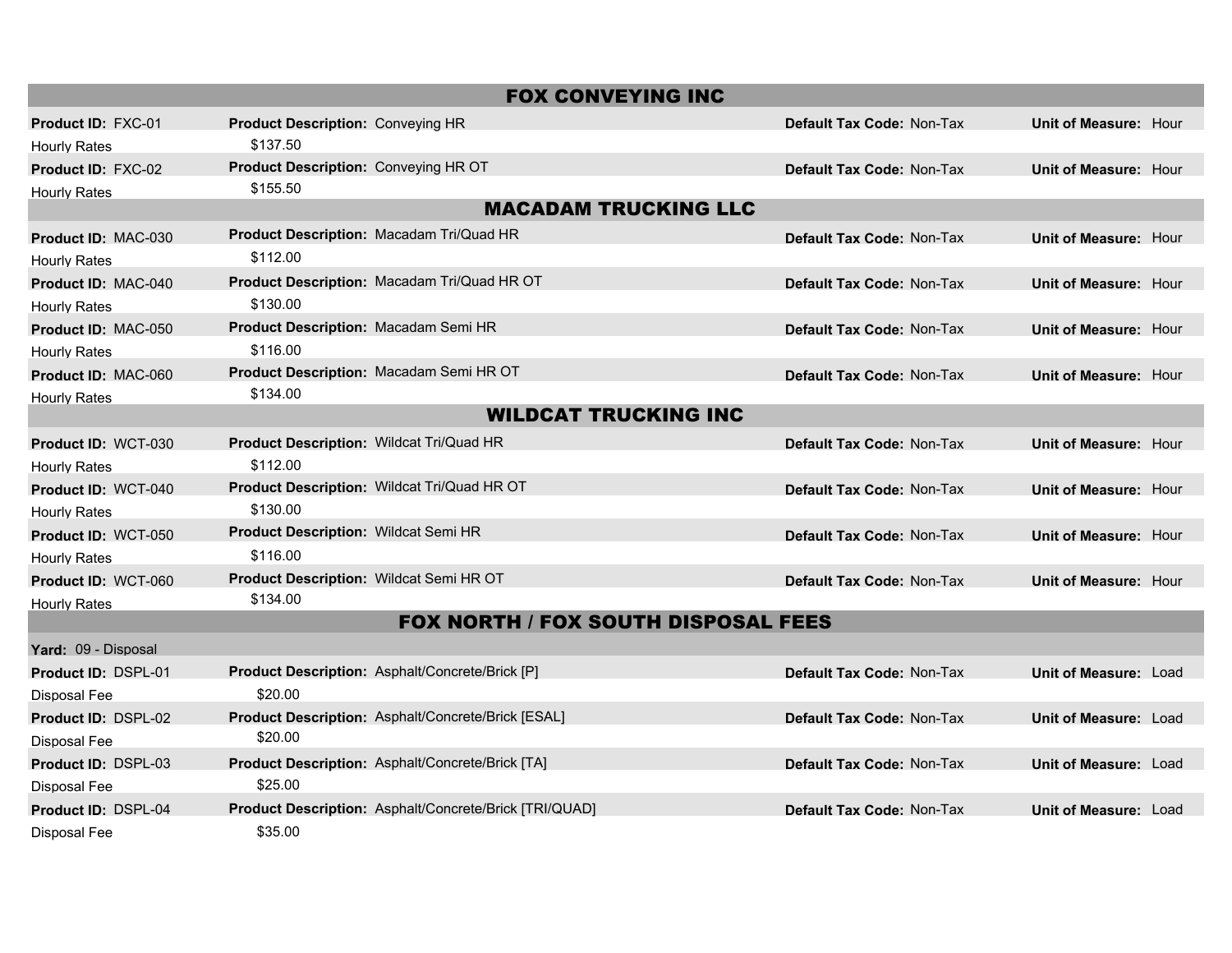| Product ID: DSPL-05        |                                                  | <b>Product Description: Asphalt/Concrete/Brick [SEMI]</b> | Default Tax Code: Non-Tax        | Unit of Measure: Load        |  |
|----------------------------|--------------------------------------------------|-----------------------------------------------------------|----------------------------------|------------------------------|--|
| Disposal Fee               | \$40.00                                          |                                                           |                                  |                              |  |
| Product ID: DSPL-06        | <b>Product Description: Wood Chips [P]</b>       |                                                           | <b>Default Tax Code: Non-Tax</b> | <b>Unit of Measure: Load</b> |  |
| Disposal Fee               | \$15.00                                          |                                                           |                                  |                              |  |
| Product ID: DSPL-07        | Product Description: Wood Chips [ESAL]           |                                                           | Default Tax Code: Non-Tax        | <b>Unit of Measure: Load</b> |  |
| Disposal Fee               | \$15.00                                          |                                                           |                                  |                              |  |
| Product ID: DSPL-08        | <b>Product Description: Wood Chips [TA]</b>      |                                                           | Default Tax Code: Non-Tax        | <b>Unit of Measure: Load</b> |  |
| Disposal Fee               | \$25.00                                          |                                                           |                                  |                              |  |
| <b>Product ID: DSPL-09</b> |                                                  | Product Description: Wood Chips [TRI/QUAD]                | <b>Default Tax Code: Non-Tax</b> | Unit of Measure: Load        |  |
| Disposal Fee               | \$40.00                                          |                                                           |                                  |                              |  |
| Product ID: DSPL-10        | <b>Product Description: Wood Chips [SEMI]</b>    |                                                           | <b>Default Tax Code: Non-Tax</b> | Unit of Measure: Load        |  |
| Disposal Fee               | \$60.00                                          |                                                           |                                  |                              |  |
| Product ID: DSPL-11        | <b>Product Description: Tree/Wood Debris [P]</b> |                                                           | Default Tax Code: Non-Tax        | <b>Unit of Measure: Load</b> |  |
| <b>Disposal Fee</b>        | \$20.00                                          |                                                           |                                  |                              |  |
| Product ID: DSPL-12        |                                                  | Product Description: Tree/Wood Debris [ESAL]              | Default Tax Code: Non-Tax        | Unit of Measure: Load        |  |
| Disposal Fee               | \$30.00                                          |                                                           |                                  |                              |  |
| Product ID: DSPL-13        |                                                  | <b>Product Description: Tree/Wood Debris [TA]</b>         | Default Tax Code: Non-Tax        | Unit of Measure: Load        |  |
| Disposal Fee               | \$45.00                                          |                                                           |                                  |                              |  |
| Product ID: DSPL-14        |                                                  | Product Description: Tree/Wood Debris [TRI/QUAD]          | Default Tax Code: Non-Tax        | Unit of Measure: Load        |  |
| Disposal Fee               | \$60.00                                          |                                                           |                                  |                              |  |
| <b>Product ID: DSPL-15</b> |                                                  | <b>Product Description: Tree/Wood Debris [SEMI]</b>       | Default Tax Code: Non-Tax        | Unit of Measure: Load        |  |
| Disposal Fee               | \$90.00                                          |                                                           |                                  |                              |  |
| Product ID: DSPL-16        | <b>Product Description: Yard Debris [P]</b>      |                                                           | Default Tax Code: Non-Tax        | Unit of Measure: Load        |  |
| Disposal Fee               | \$15.00                                          |                                                           |                                  |                              |  |
| Product ID: DSPL-17        | <b>Product Description: Yard Debris [ESAL]</b>   |                                                           | Default Tax Code: Non-Tax        | <b>Unit of Measure: Load</b> |  |
| <b>Disposal Fee</b>        | \$15.00                                          |                                                           |                                  |                              |  |
| Product ID: DSPL-18        | <b>Product Description: Yard Debris [TA]</b>     |                                                           | Default Tax Code: Non-Tax        | Unit of Measure: Load        |  |
| Disposal Fee               | \$30.00                                          |                                                           |                                  |                              |  |
| Product ID: DSPL-19        |                                                  | Product Description: Yard Debris [TRI/QUAD]               | <b>Default Tax Code: Non-Tax</b> | <b>Unit of Measure: Load</b> |  |
| Disposal Fee               | \$45.00                                          |                                                           |                                  |                              |  |
| Product ID: DSPL-20        | <b>Product Description: Yard Debris [SEMI]</b>   |                                                           | Default Tax Code: Non-Tax        | Unit of Measure: Load        |  |
| Disposal Fee               | \$60.00                                          |                                                           |                                  |                              |  |